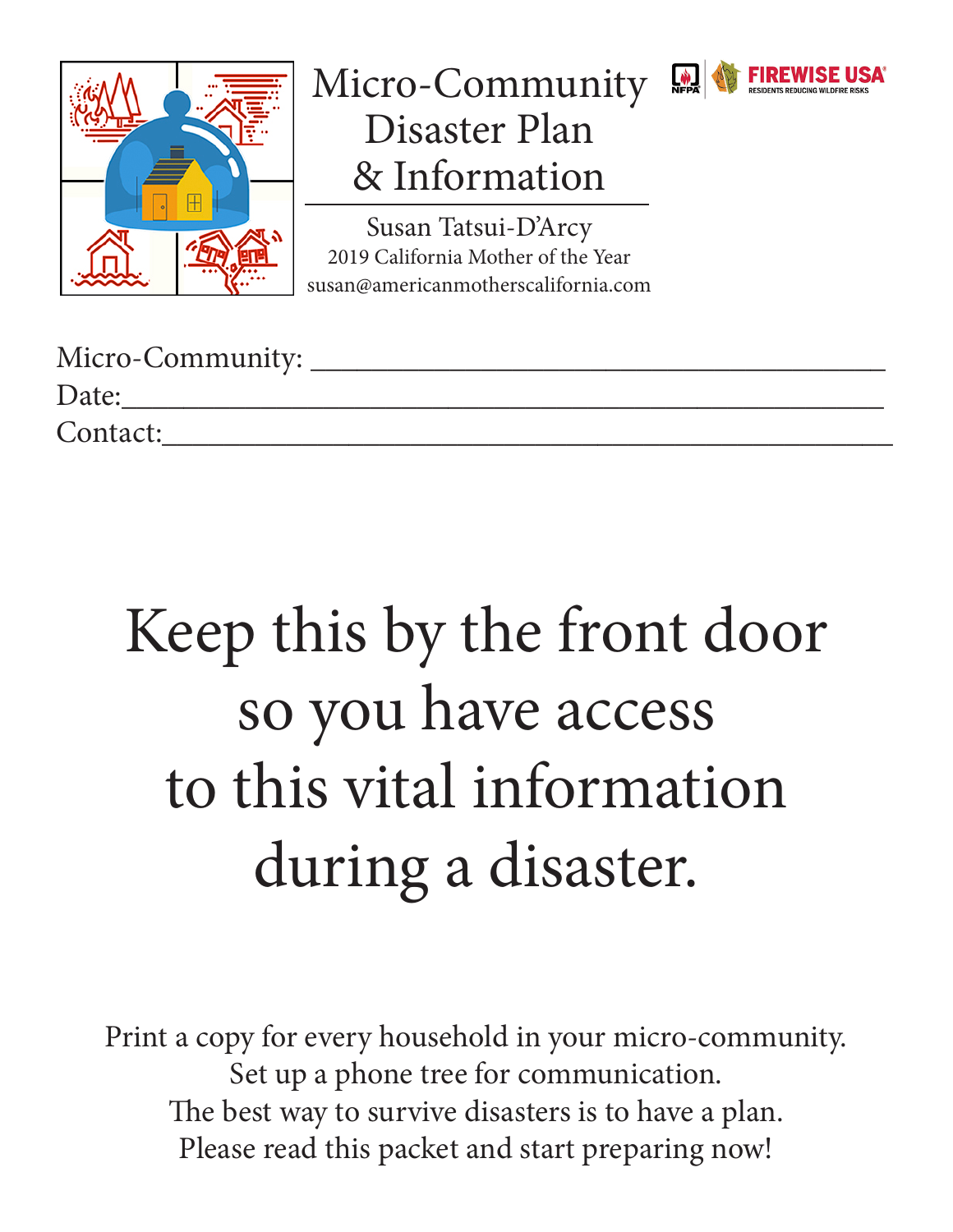

## Micro-Community



Disaster Plan & Information

Go Bags

### **#1: PUT TOGETHER GO BAGS**

Fill an old backpack or suitcase with things you'll need to survive in the case of an evacuation. You can put together 2 Go Bags.

### **Go Bag #1: Vehicles**

This bag has things that you'll need to survive for 3-5 days:

- \_\_ First aid kit
- \_\_ Food (high protein, energy boosting, non-perishable, plates/utensils)
- \_\_ Personal hygiene (toothbrush/paste, shampoo/conditioner, glasses, contact lens cases/ solution, medications, razors, tampons/pads, etc.)
- \_\_ Water (3 gal/person; water purification tablets)
- \_\_ Tools (wrench, screwdriver, saw, hammer, can opener, phone chargers)
- \_\_ Battery-powered radio and flashlight
- \_\_ Clothes (long pants, sweatshirts/jackets, sturdy shoes, hats, etc)
- \_\_ Sleeping bags/pillows
- \_\_ Paperwork (copies of IDs, insurance policies, prescriptions, important phone numbers, back-up drives, and cash (small bills))
- \_\_ Pet plans (dog bowls, vaccination records, leash)
- \_\_ Other: \_\_\_\_\_\_\_\_\_\_\_\_\_\_\_\_\_\_\_\_\_\_\_\_\_\_\_\_\_\_\_\_\_\_\_\_\_\_\_\_\_\_\_\_\_\_\_\_\_\_\_\_\_\_\_\_\_\_\_\_\_\_\_\_\_\_\_\_

#### \_\_\_\_\_\_\_\_\_\_\_\_\_\_\_\_\_\_\_\_\_\_\_\_\_\_\_\_\_\_\_\_\_\_\_\_\_\_\_\_\_\_\_\_\_\_\_\_\_\_\_\_\_\_\_\_\_\_\_\_\_\_\_\_\_\_\_\_\_\_\_ **Go Bag #2: House**

This bag has a list of things to grab before you evacuate your house. Staple it to a backpack or cloth bag. By having a list of things, you won't have to make difficult decisions about what to take with you while you're stressed out.

\_\_\_\_\_\_\_\_\_\_\_\_\_\_\_\_\_\_\_\_\_\_\_\_\_\_\_\_\_\_\_\_\_\_\_\_\_\_\_\_\_\_\_\_\_\_\_\_\_\_\_\_\_\_\_\_\_\_\_\_\_\_\_\_\_\_\_\_\_\_\_

- \_\_ Precious jewelry
- \_\_ Cash
- \_\_ Medications/Medical equipment
- \_\_ Important documents (mortgage, insurance, investments, etc)
- \_\_ Computer drives/laptops/back-up drives
- \_\_ Photo albums
- \_\_ Videotapes/drives
- \_\_ Framed photos
- \_\_ Artwork
- Other: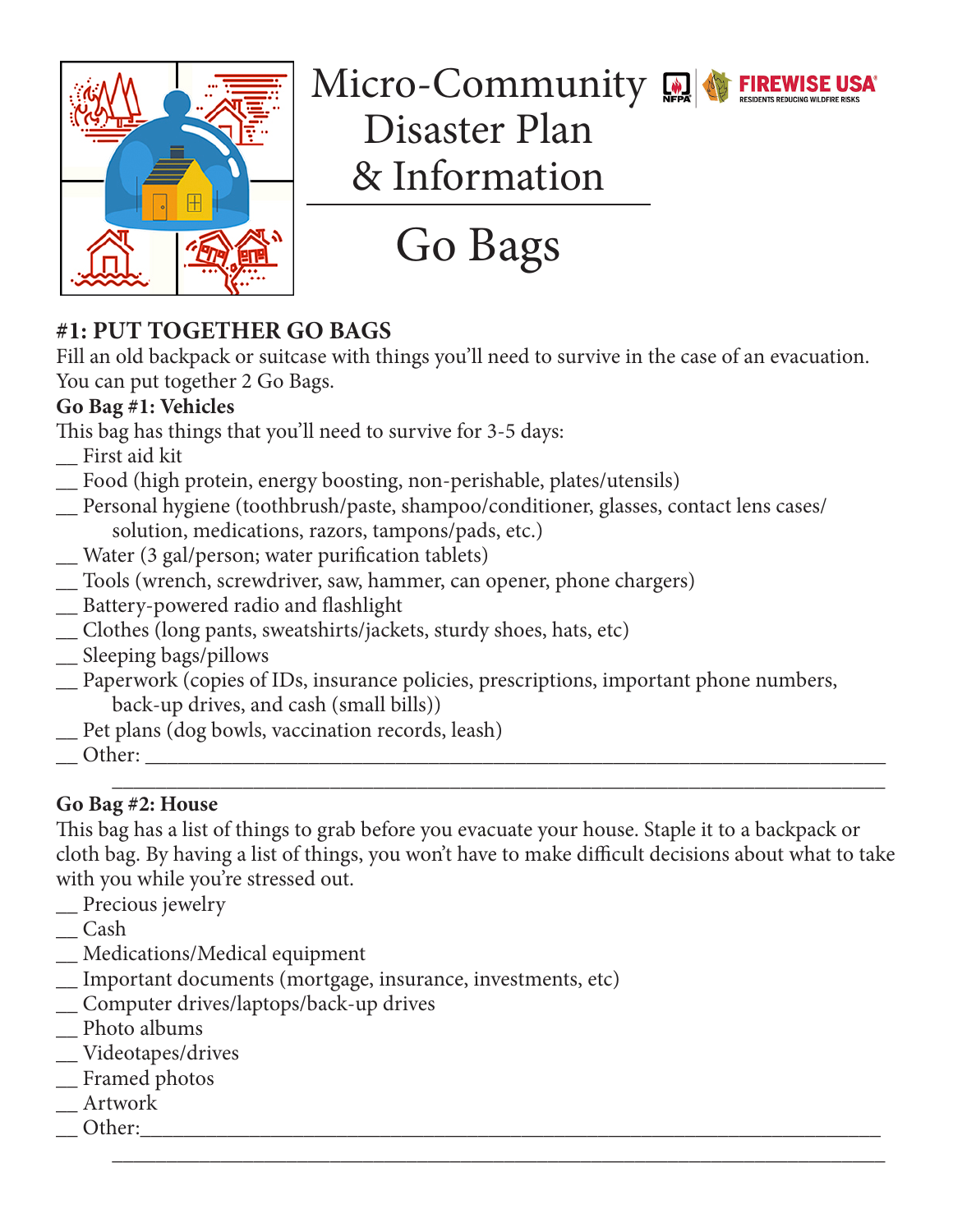

### Micro-Community Real Wester FIREWISE USA Disaster Plan & Information



Go Bags

#### **Photo Evacuation Go Bag List**

For your Go Bag for your house, consider taking photos of the items that you want to take if you are evacuating your home. That way, if you can't remember which things to take, you'll have a snapshot to refresh your memory. This also makes it easier for family members or friends who may need to collect your things if you are out of town. Staple the photo sheet and the list to your cloth bag or backpacks. Leave your Go Bags near an exit door in your home.

### **Photo Evacuation Go Bag**



### **Evacuation Go Bag**

#### Go Bag for Cars: 1. Water (1 gal/person/day)<br>2. Nonperishable food (nuts, dried fruit, crackers) 3. Dog food in plastic container/bowl (2) 4. Water bowl (2)<br>5. Flashlight (extra batteries) 6. Duct tape<br>7. Zip ties (variety of sizes) 8. Rope 9. Tarp<br>10. Dust masks 10. Dust masks<br>11. First aid kit (EpiPen, Ibuprofen, bandages,<br>Neosporin, thermometer, gauze, etc) 12. Sleeping bags (2) and pillows (2) 13. Crank radio<br>14. Matches in Ziplock bag 15. Toilet paper<br>16. Plastic trash bags 17. Moist towelettes 18. Can opener<br>19. Pliers 20 Whistle 21. H<sub>2</sub> Minipack charger 22. Toiletry supplies 23. Food Dad's Go Bag: Let S GO Da<br>
1. Clothes (3 days) [pants, shirts, u<br>
2. Jacket and sweatshirt<br>
4. Tennis shoes, boots dies, socks] 5. Cell phone and charger Laptop and charger 7. Contact lenses or

- 8. Contact lens solution<br>9. Medical equipment
- 10 Meds
- 11. Cash
- 12. Swiss Army knife
- 13. Visor/Hat<br>14. Toiletry bag
- 15. Select family photos/albums
- 16. Files or records
- 16. Files of records<br>17. Specific family videos<br>18. Mementos: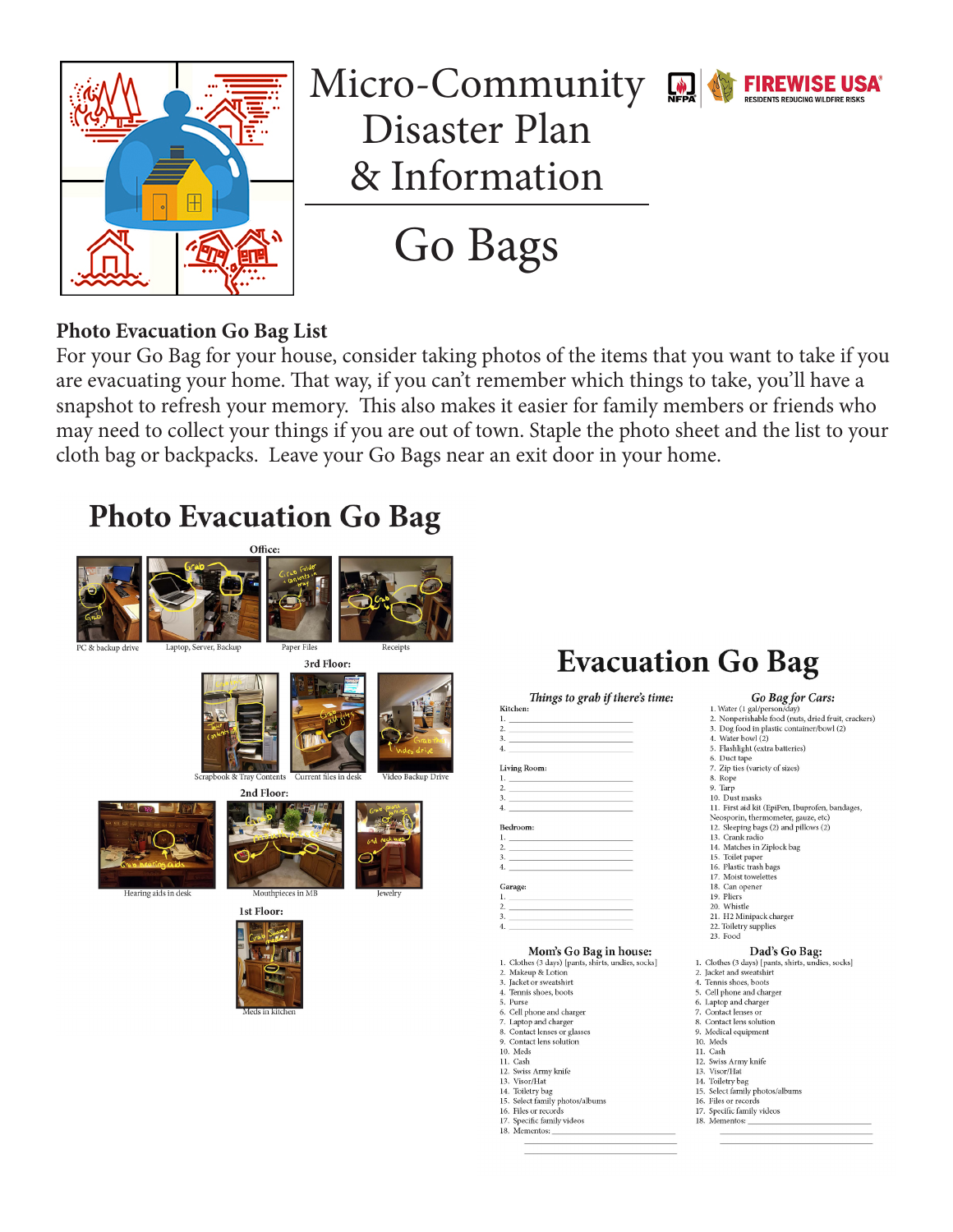

Micro-Community Disaster Plan & Information Alert Notification System & Update Fire Dept

### **#2: SIGN UP FOR AN ALERT NOTIFICATION SYSTEM**

By signing up for alert notification systems, you will receive important messages in your county. All you need to do is sign up with your cell or VOIP phone number as well as GPS service,and you'll automatically receive emergency messages (evacuation and disaster updates). Check with your local county for the alert notification system they use (there are several).

### **#3: UPDATE YOUR STATUS WITH LOCAL FIRE DEPARTMENT**

During an emergency, your local fire department will have limited time to reach out to affected residents. If you inform them of who lives in your home (including how many disabled, elderly people, and latch-key children), how many indoor and outdoor pets/livestock, gas tanks, electricity meters, water storage tanks, etc, they can more efficiently rescue victims.

- \_\_ Full names of each resident
- \_\_ Street address (including specific directions if the house is not on the main road)
- \_\_ Contact info (landline, cell phone, email)
- \_\_ Ages of residents who are disabled, elderly, or children
- \_\_ Pet names, breeds, ages, and location (indoor/outdoor)
- \_\_ Number and location of propane/gas tanks
- \_\_ Number and location of PG&E meters/shut-off valves
- \_\_ Number, location, and size of water tanks (specify valve type, pump, and hose) (current level of water)
- \_\_ Medical/Paramedic/EMT/CPR training
- \_\_ Access roads for evacuation (describe and indicate if a fire truck and/or vehicle can use in case of an emergency)
- \_\_ Ham radio (licensed)

\*\* Share this with your micro-community leader and your local fire department.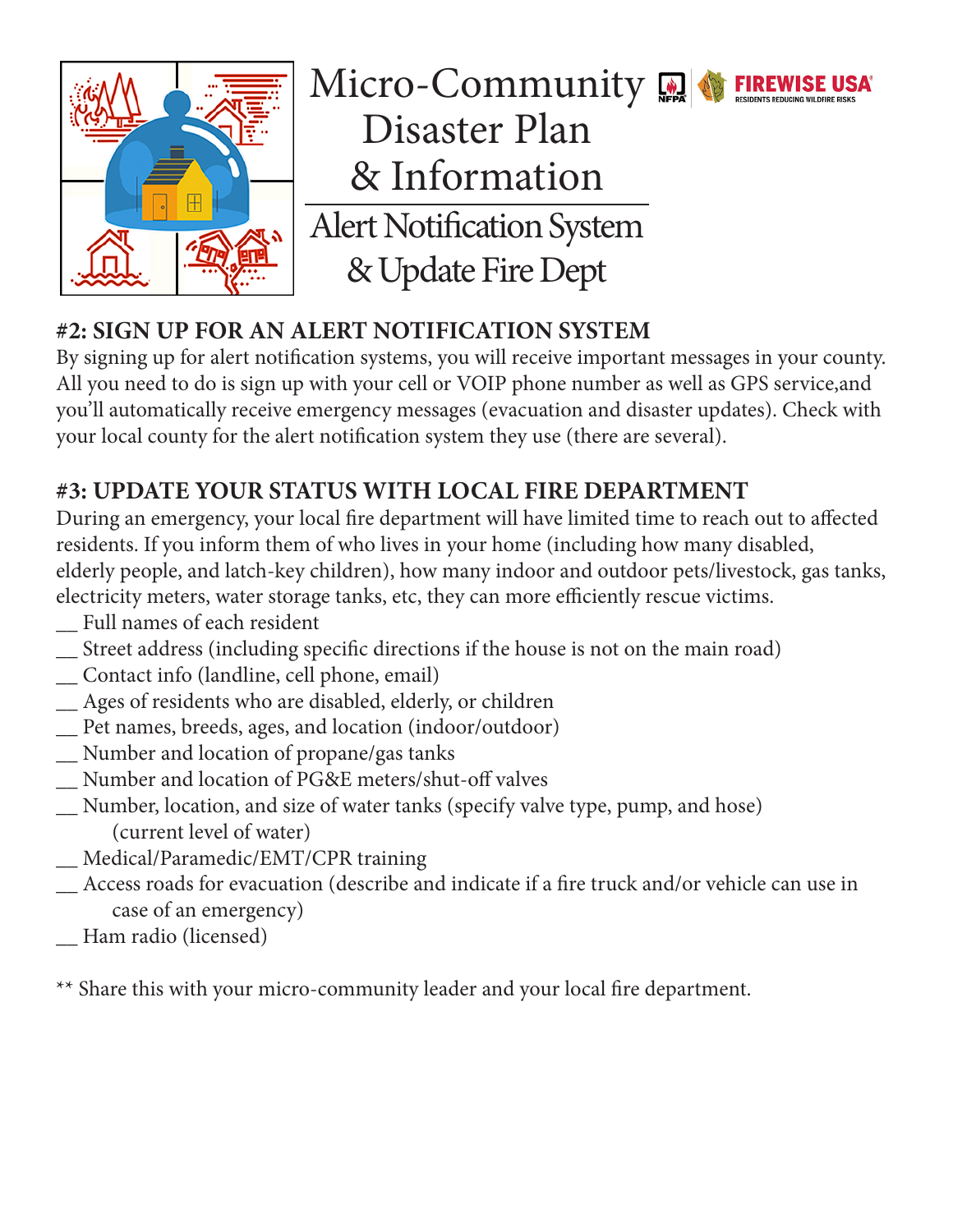

### Micro-Community **A FIREWISE USA** Disaster Plan & Information Evacuation Plan & Communication System

### **#4: ORGANIZE EVACUATION PLAN AND MEETING LOCATION**

Every household should set up an evacuation plan that consists of collecting go-bags, pets, and family members/neighbors. Know your evacuation routes, and if you have only exit route by car, know other routes that you can take on foot. Practice this with your family.

Plan to meet at one central location after a disaster. Assume that cell phone service will be down and that everyone will be hoofing it to this location. Choose a place that will be safe in the case of a fire or earthquake. For example, you could meet at a nearby grocery store parking lot where there is plenty of asphalt and few structures. Agree that if you should move from the lot, that you will post a note with the new destination on a light pole.

Sometimes you can reach people out of state, even when local calls won't go through. Choose a family member or friend who lives out of state to be the contact person. Tell all family and friends to give updates on location and physical condition to that emergency contact person and make sure that their name and contact info is in each of the go-bags.

### **#5: MICRO-COMMUNITIES and PHONE TREES**

Now that we've discussed your plans with your immediate family and household members, let's consider your neighborhoods. First create a micro-community group that consists of no more than a dozen households. Collect information from each household (see #3). Note medical professionals, construction workers, mental health counselors, and search & rescue teams. Also include people or pets that will need help evacuating. Select the micro-community leader who will be responsible for making sure that all 12 households are informed, prepared, and evacuated should there be an emergency.

The micro-community leader can set up a Phone Tree by selecting 3 reliable volunteers to reach the households quickly. These 3 volunteers then contact 4 of the other families in the neighborhood and report back to the volunteers, who in turn report back to the microcommunity leader. If there any dead ends (no contact or responses), then volunteers will go to the house to assess the situation and leave notification of the emergency. The micro-community leader will communicate with the local fire department, American Red Cross, and medical team (hospitals, doctors, paramedics, EMTs) to get support for the micro-communities, and will be the command center until the fire department or other emergency medical professionals arrive. Using available resources, the micro-community leader will direct evacuation routes.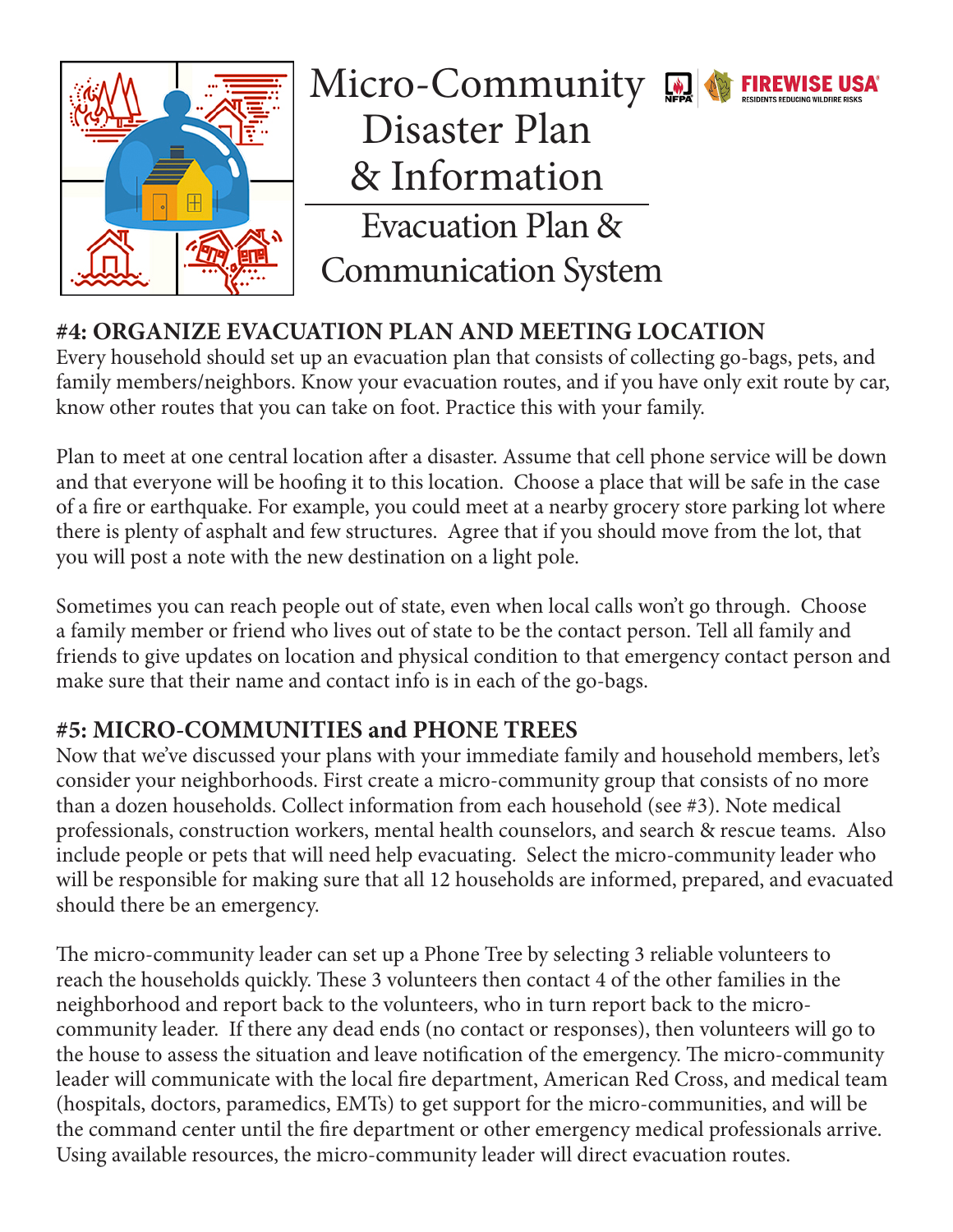

Micro-Community: **Quades of FIREWISE USA** 



| LEADER NAME                                              | Name                                                   |  |
|----------------------------------------------------------|--------------------------------------------------------|--|
|                                                          |                                                        |  |
|                                                          |                                                        |  |
|                                                          |                                                        |  |
| PG&E Meter Location(s)                                   | PG&E Meter Location(s)                                 |  |
| Fire Dept. Water Tank Valve____ Non-Ambulatory ____      | Fire Dept. Water Tank Valve_____ Non-Ambulatory ____   |  |
| Kids_____ Pets_____ Livestock_____ Others_____________   | Kids_____ Pets_____ Livestock_____ Others_____________ |  |
|                                                          |                                                        |  |
|                                                          |                                                        |  |
|                                                          |                                                        |  |
|                                                          |                                                        |  |
|                                                          |                                                        |  |
|                                                          |                                                        |  |
| PG&E Meter Location(s)                                   |                                                        |  |
| Fire Dept. Water Tank Valve_____ Non-Ambulatory ____     | Fire Dept. Water Tank Valve_____ Non-Ambulatory ____   |  |
|                                                          |                                                        |  |
|                                                          |                                                        |  |
|                                                          |                                                        |  |
|                                                          | Name                                                   |  |
|                                                          |                                                        |  |
|                                                          |                                                        |  |
|                                                          |                                                        |  |
| PG&E Meter Location(s)                                   |                                                        |  |
| Fire Dept. Water Tank Valve_____ Non-Ambulatory ____     | Fire Dept. Water Tank Valve_____ Non-Ambulatory ____   |  |
| Kids_____ Pets_____ Livestock_____ Others_____________   | Kids_____ Pets_____ Livestock_____ Others_____________ |  |
|                                                          |                                                        |  |
|                                                          |                                                        |  |
|                                                          |                                                        |  |
|                                                          |                                                        |  |
| Cell Landline                                            |                                                        |  |
|                                                          |                                                        |  |
|                                                          |                                                        |  |
| Fire Dept. Water Tank Valve_____ Non-Ambulatory ____     | Fire Dept. Water Tank Valve_____ Non-Ambulatory ____   |  |
|                                                          |                                                        |  |
|                                                          |                                                        |  |
|                                                          |                                                        |  |
|                                                          |                                                        |  |
|                                                          |                                                        |  |
|                                                          |                                                        |  |
|                                                          |                                                        |  |
|                                                          |                                                        |  |
| Fire Dept. Water Tank Valve_____ Non-Ambulatory _____    | Fire Dept. Water Tank Valve_____ Non-Ambulatory ____   |  |
| Kids_____ Pets_____ Livestock_____ Others_______________ |                                                        |  |
|                                                          |                                                        |  |
|                                                          |                                                        |  |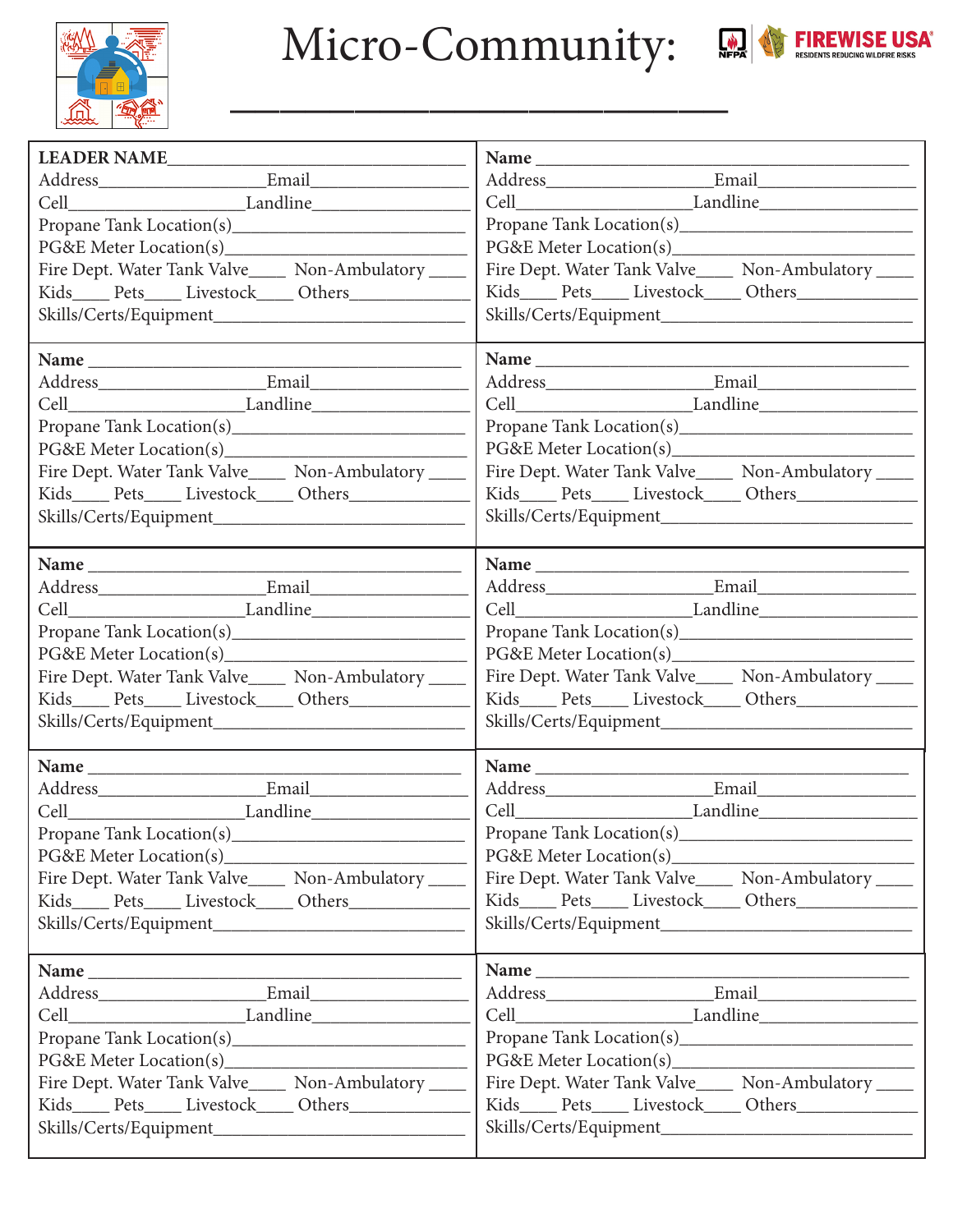

# Micro-Community RENEWISE USA



| <b>合 風食</b>                                                                     | T HOME TICE                                                                                                                                                                                                                                                                                                                                                                                                                                                                                                                                                                                                 |                                                                                                                                                                                                                                                                                                                                                                                                                                                                                     |
|---------------------------------------------------------------------------------|-------------------------------------------------------------------------------------------------------------------------------------------------------------------------------------------------------------------------------------------------------------------------------------------------------------------------------------------------------------------------------------------------------------------------------------------------------------------------------------------------------------------------------------------------------------------------------------------------------------|-------------------------------------------------------------------------------------------------------------------------------------------------------------------------------------------------------------------------------------------------------------------------------------------------------------------------------------------------------------------------------------------------------------------------------------------------------------------------------------|
|                                                                                 | LEADER Cell Cell                                                                                                                                                                                                                                                                                                                                                                                                                                                                                                                                                                                            |                                                                                                                                                                                                                                                                                                                                                                                                                                                                                     |
|                                                                                 |                                                                                                                                                                                                                                                                                                                                                                                                                                                                                                                                                                                                             |                                                                                                                                                                                                                                                                                                                                                                                                                                                                                     |
|                                                                                 |                                                                                                                                                                                                                                                                                                                                                                                                                                                                                                                                                                                                             | Non Ambulatory__________                                                                                                                                                                                                                                                                                                                                                                                                                                                            |
|                                                                                 |                                                                                                                                                                                                                                                                                                                                                                                                                                                                                                                                                                                                             |                                                                                                                                                                                                                                                                                                                                                                                                                                                                                     |
|                                                                                 |                                                                                                                                                                                                                                                                                                                                                                                                                                                                                                                                                                                                             |                                                                                                                                                                                                                                                                                                                                                                                                                                                                                     |
|                                                                                 |                                                                                                                                                                                                                                                                                                                                                                                                                                                                                                                                                                                                             |                                                                                                                                                                                                                                                                                                                                                                                                                                                                                     |
| Volunteer                                                                       | Volunteer                                                                                                                                                                                                                                                                                                                                                                                                                                                                                                                                                                                                   | Volunteer                                                                                                                                                                                                                                                                                                                                                                                                                                                                           |
|                                                                                 | $\text{Cell} \begin{tabular}{c} \multicolumn{2}{c} {\text{Cell}} \end{tabular}$                                                                                                                                                                                                                                                                                                                                                                                                                                                                                                                             | $\mbox{Cell} \begin{tabular}{c} \multicolumn{3}{c}{} \multicolumn{3}{c}{} \multicolumn{3}{c}{} \multicolumn{3}{c}{} \multicolumn{3}{c}{} \multicolumn{3}{c}{} \multicolumn{3}{c}{} \multicolumn{3}{c}{} \multicolumn{3}{c}{} \multicolumn{3}{c}{} \multicolumn{3}{c}{} \multicolumn{3}{c}{} \multicolumn{3}{c}{} \multicolumn{3}{c}{} \multicolumn{3}{c}{} \multicolumn{3}{c}{} \multicolumn{3}{c}{} \multicolumn{3}{c}{} \multicolumn{3}{c}{} \multicolumn{3}{c}{} \multicolumn{3$ |
|                                                                                 |                                                                                                                                                                                                                                                                                                                                                                                                                                                                                                                                                                                                             |                                                                                                                                                                                                                                                                                                                                                                                                                                                                                     |
| Skills<br>Non-Ambulatory_______                                                 | Non-Ambulatory______                                                                                                                                                                                                                                                                                                                                                                                                                                                                                                                                                                                        | Non-Ambulatory_______                                                                                                                                                                                                                                                                                                                                                                                                                                                               |
| Children                                                                        | Children                                                                                                                                                                                                                                                                                                                                                                                                                                                                                                                                                                                                    | Children                                                                                                                                                                                                                                                                                                                                                                                                                                                                            |
| Pets                                                                            |                                                                                                                                                                                                                                                                                                                                                                                                                                                                                                                                                                                                             |                                                                                                                                                                                                                                                                                                                                                                                                                                                                                     |
|                                                                                 |                                                                                                                                                                                                                                                                                                                                                                                                                                                                                                                                                                                                             |                                                                                                                                                                                                                                                                                                                                                                                                                                                                                     |
| Name                                                                            |                                                                                                                                                                                                                                                                                                                                                                                                                                                                                                                                                                                                             | Name                                                                                                                                                                                                                                                                                                                                                                                                                                                                                |
|                                                                                 |                                                                                                                                                                                                                                                                                                                                                                                                                                                                                                                                                                                                             | Cell                                                                                                                                                                                                                                                                                                                                                                                                                                                                                |
|                                                                                 |                                                                                                                                                                                                                                                                                                                                                                                                                                                                                                                                                                                                             |                                                                                                                                                                                                                                                                                                                                                                                                                                                                                     |
|                                                                                 |                                                                                                                                                                                                                                                                                                                                                                                                                                                                                                                                                                                                             |                                                                                                                                                                                                                                                                                                                                                                                                                                                                                     |
| Non-Ambulatory______                                                            | Non-Ambulatory_______                                                                                                                                                                                                                                                                                                                                                                                                                                                                                                                                                                                       | Non-Ambulatory_______                                                                                                                                                                                                                                                                                                                                                                                                                                                               |
| Children                                                                        |                                                                                                                                                                                                                                                                                                                                                                                                                                                                                                                                                                                                             |                                                                                                                                                                                                                                                                                                                                                                                                                                                                                     |
|                                                                                 |                                                                                                                                                                                                                                                                                                                                                                                                                                                                                                                                                                                                             |                                                                                                                                                                                                                                                                                                                                                                                                                                                                                     |
|                                                                                 |                                                                                                                                                                                                                                                                                                                                                                                                                                                                                                                                                                                                             | Name                                                                                                                                                                                                                                                                                                                                                                                                                                                                                |
| Cell                                                                            | $\text{Cell} \begin{tabular}{c} \multicolumn{2}{c} {\text{Cell}} \end{tabular}$                                                                                                                                                                                                                                                                                                                                                                                                                                                                                                                             |                                                                                                                                                                                                                                                                                                                                                                                                                                                                                     |
|                                                                                 | $\large \bf Address \underline{\hspace{1cm}} \underline{\hspace{1cm}}$                                                                                                                                                                                                                                                                                                                                                                                                                                                                                                                                      |                                                                                                                                                                                                                                                                                                                                                                                                                                                                                     |
|                                                                                 |                                                                                                                                                                                                                                                                                                                                                                                                                                                                                                                                                                                                             | Skills                                                                                                                                                                                                                                                                                                                                                                                                                                                                              |
| Non-Ambulatory_______                                                           | Non-Ambulatory_______                                                                                                                                                                                                                                                                                                                                                                                                                                                                                                                                                                                       | Non-Ambulatory_______                                                                                                                                                                                                                                                                                                                                                                                                                                                               |
| Children                                                                        | Children                                                                                                                                                                                                                                                                                                                                                                                                                                                                                                                                                                                                    | Children                                                                                                                                                                                                                                                                                                                                                                                                                                                                            |
| Pets                                                                            | $\text{Pets}\underline{\hspace{2cm}}\underline{\hspace{2cm}}\underline{\hspace{2cm}}\underline{\hspace{2cm}}\underline{\hspace{2cm}}\underline{\hspace{2cm}}\underline{\hspace{2cm}}\underline{\hspace{2cm}}\underline{\hspace{2cm}}\underline{\hspace{2cm}}\underline{\hspace{2cm}}\underline{\hspace{2cm}}\underline{\hspace{2cm}}\underline{\hspace{2cm}}\underline{\hspace{2cm}}\underline{\hspace{2cm}}\underline{\hspace{2cm}}\underline{\hspace{2cm}}\underline{\hspace{2cm}}\underline{\hspace{2cm}}\underline{\hspace{2cm}}\underline{\hspace{2cm}}\underline{\hspace{2cm}}\underline{\hspace{2cm$ |                                                                                                                                                                                                                                                                                                                                                                                                                                                                                     |
|                                                                                 | Name                                                                                                                                                                                                                                                                                                                                                                                                                                                                                                                                                                                                        | Name                                                                                                                                                                                                                                                                                                                                                                                                                                                                                |
|                                                                                 |                                                                                                                                                                                                                                                                                                                                                                                                                                                                                                                                                                                                             |                                                                                                                                                                                                                                                                                                                                                                                                                                                                                     |
|                                                                                 |                                                                                                                                                                                                                                                                                                                                                                                                                                                                                                                                                                                                             |                                                                                                                                                                                                                                                                                                                                                                                                                                                                                     |
|                                                                                 |                                                                                                                                                                                                                                                                                                                                                                                                                                                                                                                                                                                                             |                                                                                                                                                                                                                                                                                                                                                                                                                                                                                     |
| Non-Ambulatory_______                                                           | Non-Ambulatory_______                                                                                                                                                                                                                                                                                                                                                                                                                                                                                                                                                                                       | Non-Ambulatory_______                                                                                                                                                                                                                                                                                                                                                                                                                                                               |
|                                                                                 |                                                                                                                                                                                                                                                                                                                                                                                                                                                                                                                                                                                                             | Children                                                                                                                                                                                                                                                                                                                                                                                                                                                                            |
|                                                                                 | Pets                                                                                                                                                                                                                                                                                                                                                                                                                                                                                                                                                                                                        |                                                                                                                                                                                                                                                                                                                                                                                                                                                                                     |
|                                                                                 |                                                                                                                                                                                                                                                                                                                                                                                                                                                                                                                                                                                                             |                                                                                                                                                                                                                                                                                                                                                                                                                                                                                     |
|                                                                                 |                                                                                                                                                                                                                                                                                                                                                                                                                                                                                                                                                                                                             | Name                                                                                                                                                                                                                                                                                                                                                                                                                                                                                |
| $\text{Cell} \begin{tabular}{c} \multicolumn{2}{c} {\text{Cell}} \end{tabular}$ | $\text{Cell} \begin{tabular}{c} \multicolumn{2}{c} {\text{Cell}} \end{tabular}$                                                                                                                                                                                                                                                                                                                                                                                                                                                                                                                             |                                                                                                                                                                                                                                                                                                                                                                                                                                                                                     |
|                                                                                 |                                                                                                                                                                                                                                                                                                                                                                                                                                                                                                                                                                                                             | Skills                                                                                                                                                                                                                                                                                                                                                                                                                                                                              |
| Non-Ambulatory_______                                                           | Non-Ambulatory_______                                                                                                                                                                                                                                                                                                                                                                                                                                                                                                                                                                                       | Non-Ambulatory_______                                                                                                                                                                                                                                                                                                                                                                                                                                                               |
| Children                                                                        |                                                                                                                                                                                                                                                                                                                                                                                                                                                                                                                                                                                                             |                                                                                                                                                                                                                                                                                                                                                                                                                                                                                     |
| Pets                                                                            | Pets                                                                                                                                                                                                                                                                                                                                                                                                                                                                                                                                                                                                        | Pets                                                                                                                                                                                                                                                                                                                                                                                                                                                                                |
|                                                                                 |                                                                                                                                                                                                                                                                                                                                                                                                                                                                                                                                                                                                             |                                                                                                                                                                                                                                                                                                                                                                                                                                                                                     |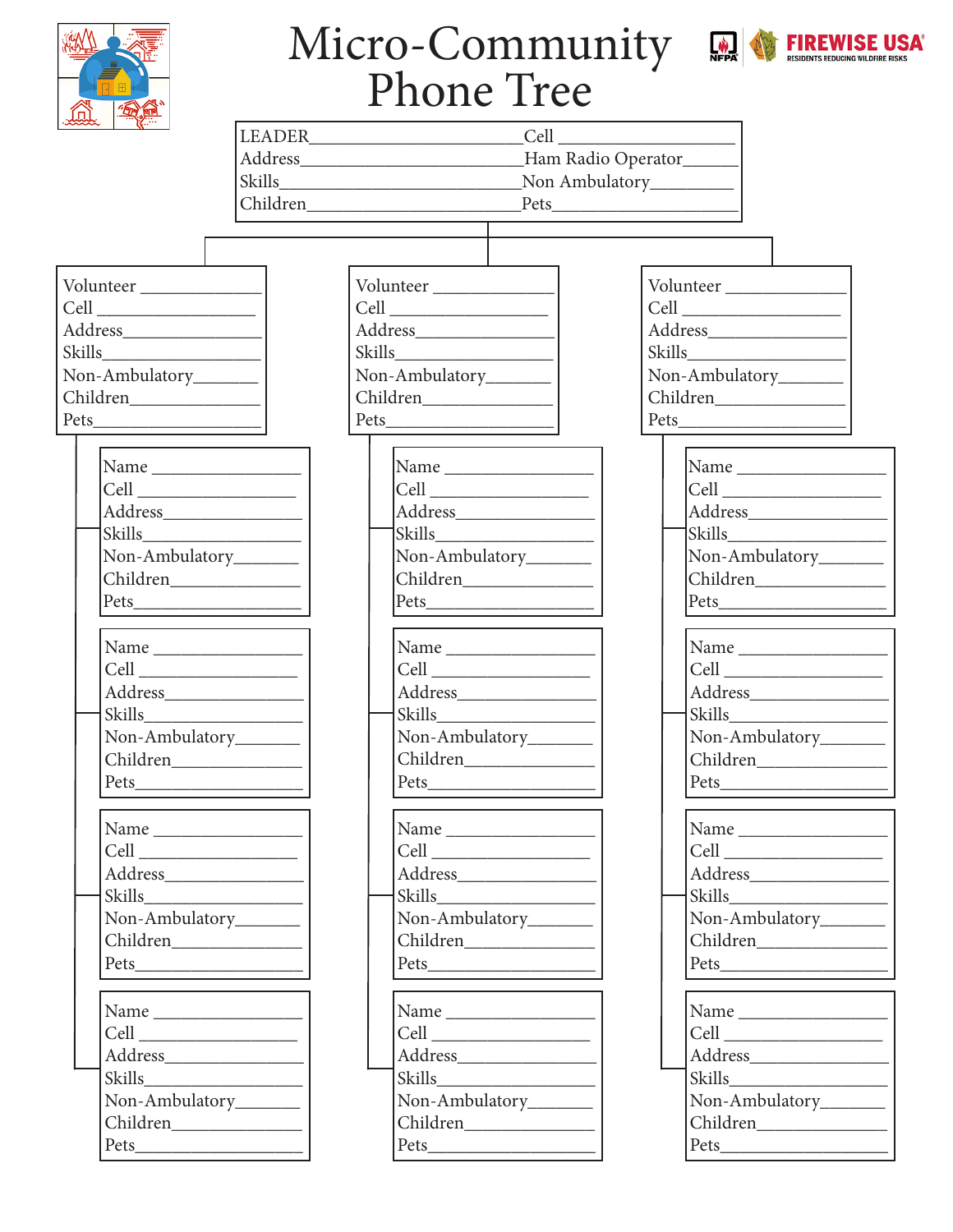

Micro-Community Disaster Plan & Information

# Fire Prevention

### **#6: FIRE PREVENTION**

### **Within Your Home:**

- \_\_ Install smoke detectors/alarms and test once per month
- \_\_ Maintain a fire extinguisher on every level of your house and in the kitchen, near fireplace/ wood-burning stoves, and in the garage
- \_\_ Set alarm when heating a pan so you don't forget it's on
- \_\_ Clean dryer ducts
- \_\_ Clean heating ducts
- \_\_ Use and maintain appropriate extension cords
- \_\_ Store flammable liquid properly (ventilated space away from sparks and sunlight)
- \_\_ Place candles on ceramic/glass bowls large enough to hold all liquid wax
- \_\_ Use metal fire screen in front of fireplace to prevent flying embers

### **Around Your Home:**

There are 2 defensible spaces to consider when evaluating your home.

### *Defensible Space Zone 1: Out to 30 feet from building*

- \_\_ Remove all dead plants, grass and weeds
- \_\_ Clean rain gutters (leaves, pine needles)
- \_\_ Trim tree limbs up to 10 feet from ground and other trees
- \_\_ Remove tree branches that hang over roof, decks, and chimneys
- \_\_ Move wood piles to Zone 2 or further away
- \_\_ Remove flammable plants near windows and decks
- \_\_ Move wooden patio furniture and play structures to Zone 2

### *Defensible Space Zone 2: Out to 100 feet from building*

- \_\_ Cut or weedwhack grass down to maximum 4 inches
- \_\_ Remove fallen leaves, twigs, and small branches over 3 inches in depth
- \_\_ Create horizontal spacing between shrubs (2-4 times the height) and trees (10-20 feet between)
- \_\_ Create vertical spacing between grass, shrubs and trees (3 times the height of the shrub, and 6-foot minimum clearance from ground to first branches)

### **https://www.readyforwildfire.org/prepare-for-wildfire/get-ready/defensible-space/**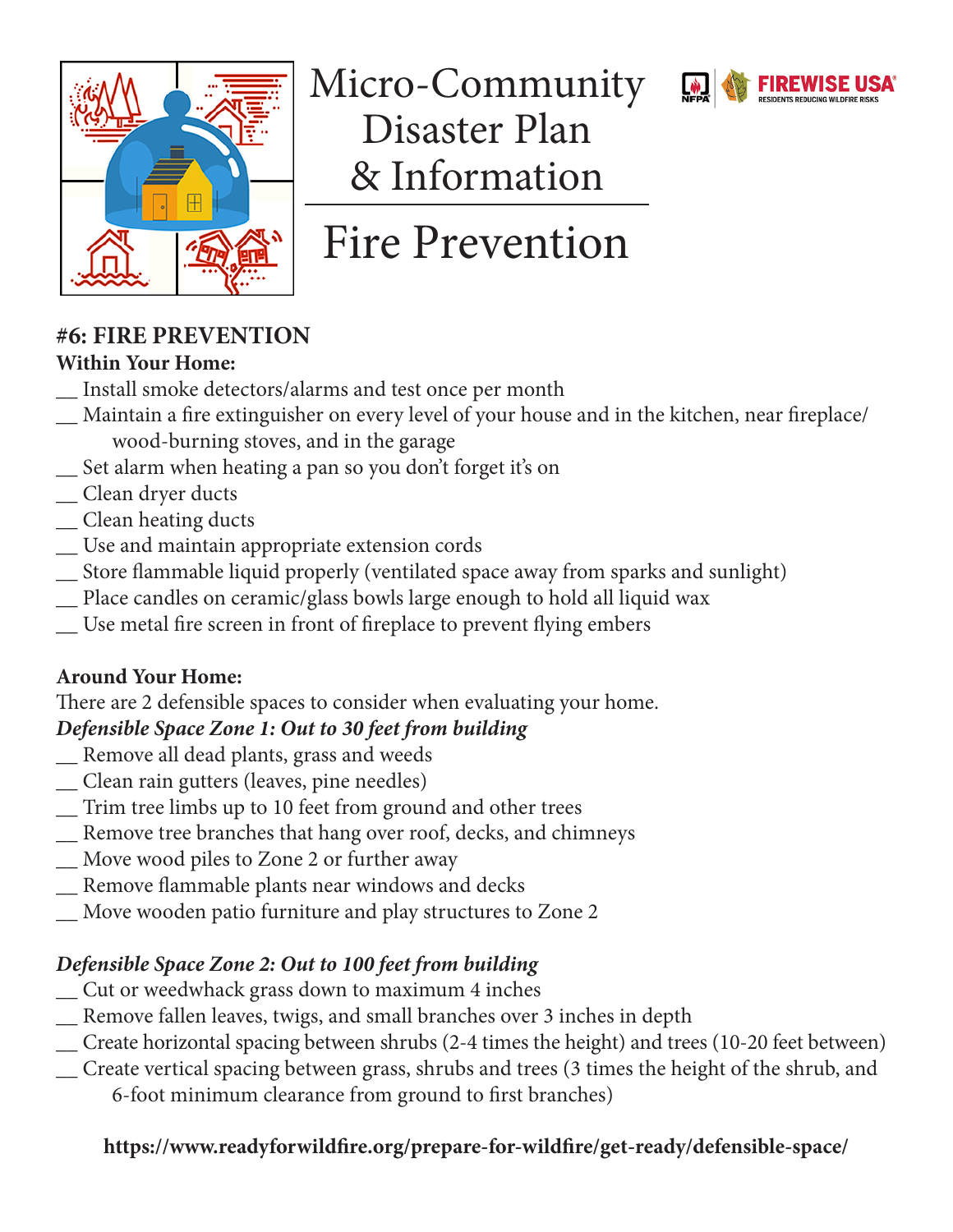

### Micro-Community Disaster Plan & Information



Fire Prevention

### **In Your Neighborhood:**

If you're doing all you can to protect your home but your neighbors are not, have a block party or meeting to layout plans to work together to protect everyone. After all, your house could go up in flames regardless of how many hours you've spent shoring it up. There are grants and other funds available to prevent wildland fires; check with your local fire department, CalFire and Resource Conservation District for your county. Check to see if you have a free wood chipper service to help chip tree branches to create the defensible 6-foot space for all of your trees.

### **#7: COMMUNICATION SIGNAGE**

### **Before the Disaster:**

Keep these signs in a place that people can see from the road or driveway. You won't have enough time to search for this in an emergency. Place 2 band-aids with each sign so you can use them to post the sign in a window.

#### **After the Disaster:**

Determine whether everyone in your household is okay or needs help. Post the sign with "HELP" or "OK" facing the street using the 2 band-aids. Make sure the sign is easily visible to emergency personnel.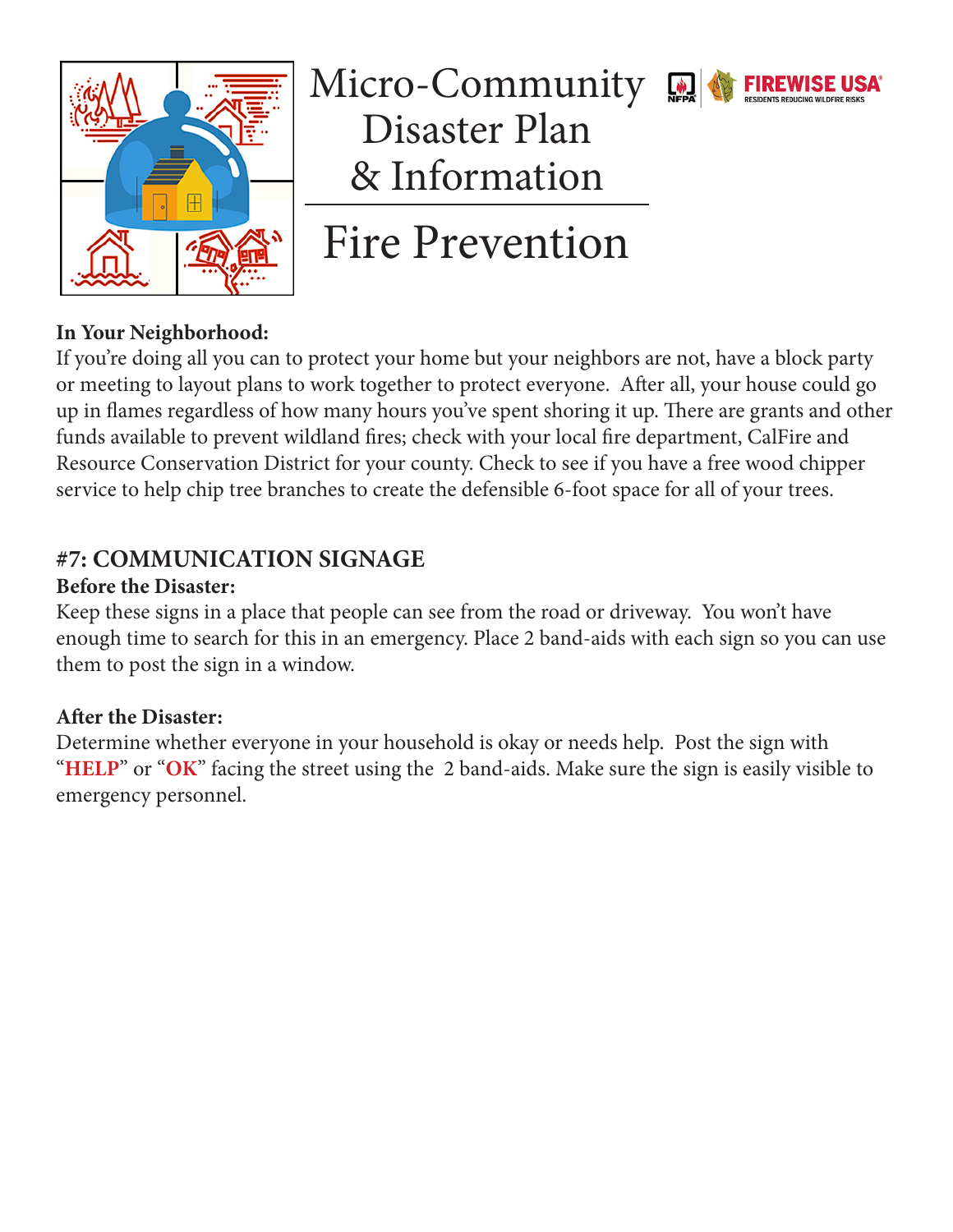

# Micro-Community Real Community Disaster Plan & Information

# Communication